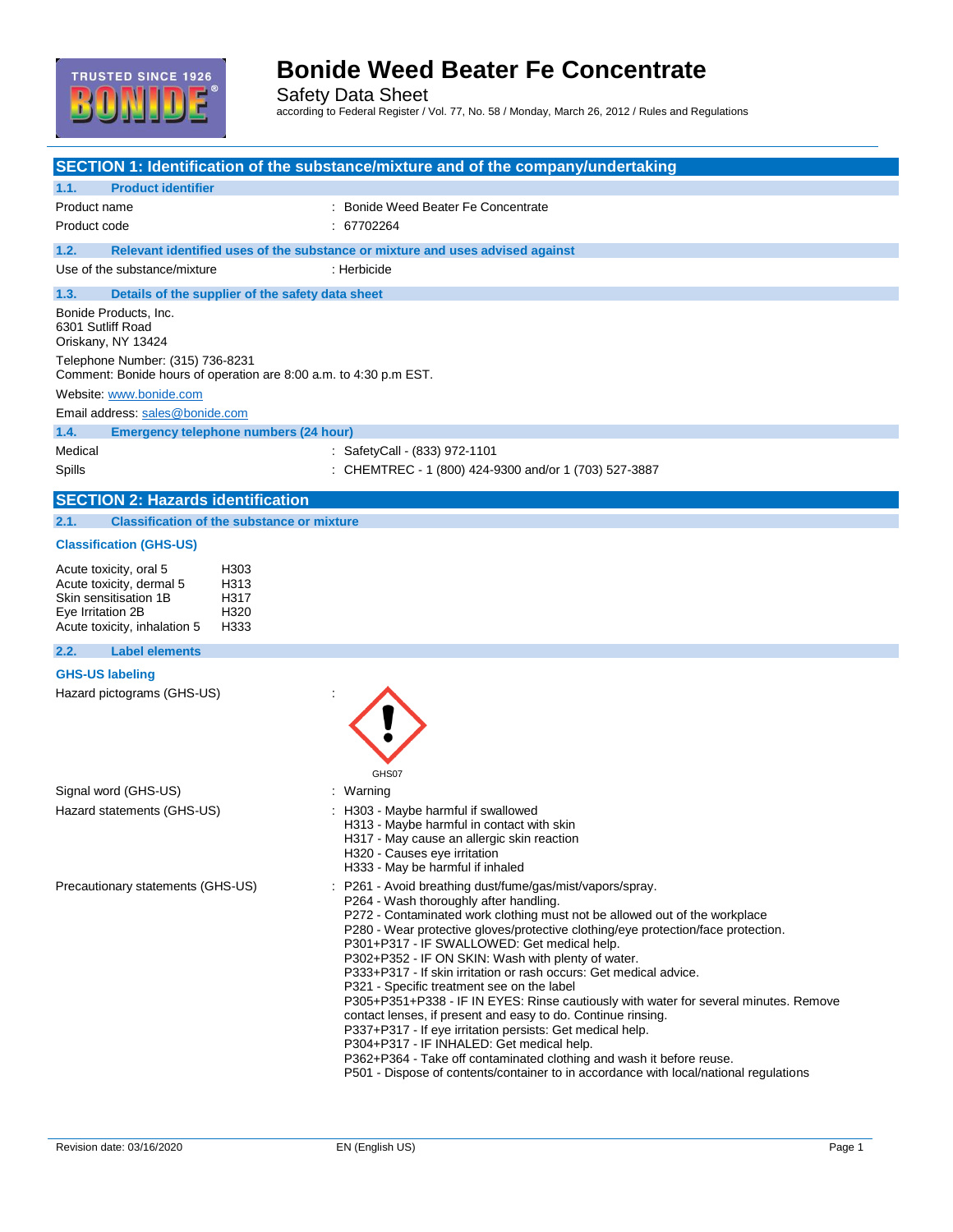Safety Data Sheet

according to Federal Register / Vol. 77, No. 58 / Monday, March 26, 2012 / Rules and Regulations

### **SECTION 3: Composition/information on ingredients**

| <b>Mixture</b>                                                                     |  |                                                                                                                                                                                                                                                          |             |  |
|------------------------------------------------------------------------------------|--|----------------------------------------------------------------------------------------------------------------------------------------------------------------------------------------------------------------------------------------------------------|-------------|--|
| <b>Name</b>                                                                        |  | <b>Product identifier</b>                                                                                                                                                                                                                                | %           |  |
| Sodium Nitrate                                                                     |  | (CAS No) 7631-99-4                                                                                                                                                                                                                                       | $19 - 21$   |  |
| Nitriliotriacetic acid                                                             |  | (CAS No) 139-13-9                                                                                                                                                                                                                                        | $0.5 - 0.8$ |  |
| <b>SECTION 4: First aid measures</b>                                               |  |                                                                                                                                                                                                                                                          |             |  |
| <b>Description of first aid measures</b><br>4.1.                                   |  |                                                                                                                                                                                                                                                          |             |  |
| First-aid measures general                                                         |  | : Never give anything by mouth to an unconscious person. If you feel unwell, seek medical advice<br>(show the label where possible).                                                                                                                     |             |  |
| First-aid measures after inhalation                                                |  | : Assure fresh air breathing. Allow the person to rest. Administer oxygen if breathing is difficult.<br>Give artificial respiration if person is not breathing.                                                                                          |             |  |
| First-aid measures after skin contact                                              |  | In case of contact with substance, immediately flush skin with running water for at least 20<br>minutes. Wash skin with soap and water. Take off contaminated clothing and was before reuse.<br>If skin irritation occurs: Get medical advice/attention. |             |  |
| First-aid measures after eye contact                                               |  | Rinse immediately with plenty of water. Remove contact lenses if present and easy to do. Obtain<br>medical attention if pain, blinking or redness persist.                                                                                               |             |  |
| First-aid measures after ingestion                                                 |  | Rinse mouth. Do NOT induce vomiting. If person is drowsy or unconscious and vomiting, place<br>on the left side with head down. Obtain medical attention.                                                                                                |             |  |
| 4.2.<br>Most important symptoms and effects, both acute and delayed                |  |                                                                                                                                                                                                                                                          |             |  |
| Symptoms/injuries                                                                  |  | : Not expected to present a significant hazard under anticipated conditions of normal use.                                                                                                                                                               |             |  |
| 4.3.<br>Indication of any immediate medical attention and special treatment needed |  |                                                                                                                                                                                                                                                          |             |  |
| No additional information available                                                |  |                                                                                                                                                                                                                                                          |             |  |
| <b>SECTION 5: Firefighting measures</b>                                            |  |                                                                                                                                                                                                                                                          |             |  |
| <b>Extinguishing media</b><br>5.1.                                                 |  |                                                                                                                                                                                                                                                          |             |  |
| Suitable extinguishing media                                                       |  | : Foam. Dry powder. Carbon dioxide. Water spray. Sand.                                                                                                                                                                                                   |             |  |
| Unsuitable extinguishing media                                                     |  | : Do not use a heavy water stream.                                                                                                                                                                                                                       |             |  |
| 5.2.<br>Special hazards arising from the substance or mixture                      |  |                                                                                                                                                                                                                                                          |             |  |
| No additional information available                                                |  |                                                                                                                                                                                                                                                          |             |  |
| 5.3.<br><b>Advice for firefighters</b>                                             |  |                                                                                                                                                                                                                                                          |             |  |
| Firefighting instructions                                                          |  | : Use water spray or fog for cooling exposed containers. Exercise caution when fighting any<br>chemical fire. Avoid (reject) fire-fighting water to enter environment.                                                                                   |             |  |
| Protection during firefighting                                                     |  | : Do not enter fire area without proper protective equipment, including respiratory protection.                                                                                                                                                          |             |  |
| <b>SECTION 6: Accidental release measures</b>                                      |  |                                                                                                                                                                                                                                                          |             |  |
| Personal precautions, protective equipment and emergency procedures<br>6.1.        |  |                                                                                                                                                                                                                                                          |             |  |
| 6.1.1.<br>For non-emergency personnel                                              |  |                                                                                                                                                                                                                                                          |             |  |
| Emergency procedures                                                               |  | : Evacuate unnecessary personnel.                                                                                                                                                                                                                        |             |  |
| 6.1.2.<br>For emergency responders                                                 |  |                                                                                                                                                                                                                                                          |             |  |
| Protective equipment                                                               |  | Equip cleanup crew with proper protection.                                                                                                                                                                                                               |             |  |
| <b>Emergency procedures</b>                                                        |  | : Ventilate area.                                                                                                                                                                                                                                        |             |  |
| 6.2.<br><b>Environmental precautions</b>                                           |  |                                                                                                                                                                                                                                                          |             |  |
| Prevent entry to sewers and public waters.                                         |  |                                                                                                                                                                                                                                                          |             |  |
| Methods and material for containment and cleaning up<br>6.3.                       |  |                                                                                                                                                                                                                                                          |             |  |
| Methods for cleaning up                                                            |  | : Soak up spills with inert solids, such as clay or diatomaceous earth as soon as possible. Collect<br>spillage. Store away from other materials.                                                                                                        |             |  |
| <b>Reference to other sections</b><br>6.4.                                         |  |                                                                                                                                                                                                                                                          |             |  |
| See Heading 8. Exposure controls and personal protection.                          |  |                                                                                                                                                                                                                                                          |             |  |
| <b>SECTION 7: Handling and storage</b>                                             |  |                                                                                                                                                                                                                                                          |             |  |
| <b>Precautions for safe handling</b><br>7.1.                                       |  |                                                                                                                                                                                                                                                          |             |  |
| Precautions for safe handling                                                      |  | : No special precautions are necessary if used correctly.                                                                                                                                                                                                |             |  |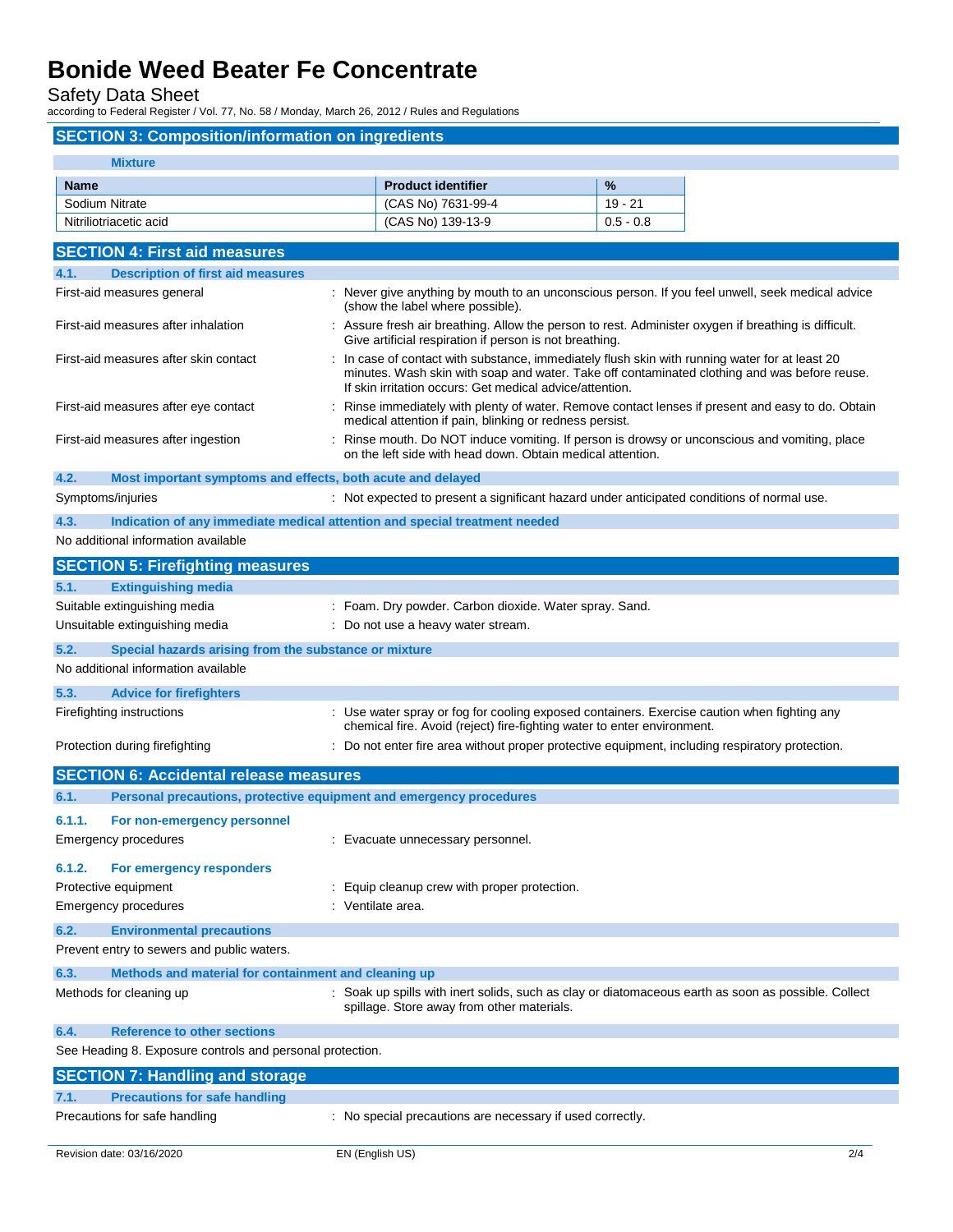Safety Data Sheet

according to Federal Register / Vol. 77, No. 58 / Monday, March 26, 2012 / Rules and Regulations

| Conditions for safe storage, including any incompatibilities<br>7.2. |                                                                                                                                                                                                                                                      |  |  |  |  |
|----------------------------------------------------------------------|------------------------------------------------------------------------------------------------------------------------------------------------------------------------------------------------------------------------------------------------------|--|--|--|--|
| Storage conditions                                                   | : Store in ambient temperature, well-ventilated place away from excessive heat. Keep container<br>closed when not in use. Keep away from incompatible materials.                                                                                     |  |  |  |  |
| Incompatible materials                                               | : Aluminum, Zinc, Steel.                                                                                                                                                                                                                             |  |  |  |  |
|                                                                      |                                                                                                                                                                                                                                                      |  |  |  |  |
| <b>SECTION 8: Exposure controls/personal protection</b>              |                                                                                                                                                                                                                                                      |  |  |  |  |
| <b>Control parameters</b><br>8.1.                                    |                                                                                                                                                                                                                                                      |  |  |  |  |
| Not required                                                         |                                                                                                                                                                                                                                                      |  |  |  |  |
| 8.2.<br><b>Exposure controls</b>                                     |                                                                                                                                                                                                                                                      |  |  |  |  |
| Personal protective equipment                                        | : Avoid all unnecessary exposure. Where extensive dermal exposure may be expected, either a<br>chemical suit or a chemical apron will be needed.                                                                                                     |  |  |  |  |
| Hand protection                                                      | : Wear protective gloves.                                                                                                                                                                                                                            |  |  |  |  |
| Eye protection                                                       | : Chemical goggles.                                                                                                                                                                                                                                  |  |  |  |  |
| Respiratory protection                                               | : In case of insufficient ventilation, wear suitable respiratory equipment. Follow the OSHA<br>respirator regulations found in 26 CFR 1910.134. Use a NIOSH/MSHA approved respirator if<br>exposure limits are exceeded or symptoms are experienced. |  |  |  |  |
| Other information                                                    | : When using, do not eat, drink or smoke. Wash thoroughly with soap and water after handling and                                                                                                                                                     |  |  |  |  |

before eating, or drinking. Handle in accordance with good industrial hygiene and safety practice. Safety shower and eye wash should be available close to work areas. **SECTION 9: Physical and chemical properties**

| <b>OLUTION 9. Filipsical and chemical properties</b>          |                                |  |
|---------------------------------------------------------------|--------------------------------|--|
| Information on basic physical and chemical properties<br>9.1. |                                |  |
| Physical state                                                | $:$ Liquid                     |  |
| Appearance                                                    | : Dark red                     |  |
| Odor                                                          | : Slightly ammonia smell       |  |
| pH                                                            | : $6.50 \pm 1.5$               |  |
| Relative evaporation rate (butyl acetate=1)                   | : No data available            |  |
| Melting point                                                 | : No data available            |  |
| Freezing point                                                | : No data available            |  |
| Boiling point                                                 | : No data available            |  |
| Flash point                                                   | : Non combustible              |  |
| Self ignition temperature                                     | : No data available            |  |
| Decomposition temperature                                     | : No data available            |  |
| Flammability (solid, gas)                                     | : Not flammable                |  |
| Vapor pressure                                                | : Not applicable               |  |
| Density $@$ 20 $°C$ (68 $°F$ )                                | : $1.39 + 0.03$ g/mL           |  |
| Solubility                                                    | : Soluble                      |  |
| Viscosity                                                     | $: 7 + 3$ cPs (Brookfield LVF) |  |
| Explosive properties                                          | : None                         |  |
| Oxidizing properties                                          | : No data available            |  |
|                                                               |                                |  |

### **SECTION 10: Stability and reactivity**

| 10.1.                                                      | <b>Reactivity</b>                         |  |  |  |
|------------------------------------------------------------|-------------------------------------------|--|--|--|
| No dangerous reaction known under conditions of normal use |                                           |  |  |  |
| 10.2.                                                      | <b>Chemical stability</b>                 |  |  |  |
| Stable under normal conditions.                            |                                           |  |  |  |
| 10.3.                                                      | <b>Possibility of hazardous reactions</b> |  |  |  |
| No dangerous reactions known.                              |                                           |  |  |  |
| 10.4.                                                      | <b>Conditions to avoid</b>                |  |  |  |
| Excessive heat.                                            |                                           |  |  |  |
| 10.5.                                                      | Incompatible materials                    |  |  |  |
| Aluminum, Zinc, Steel.                                     |                                           |  |  |  |
| 10.6.                                                      | <b>Hazardous decomposition products</b>   |  |  |  |
| NH3 (Ammonia), Nox (oxides of nitrogen)                    |                                           |  |  |  |